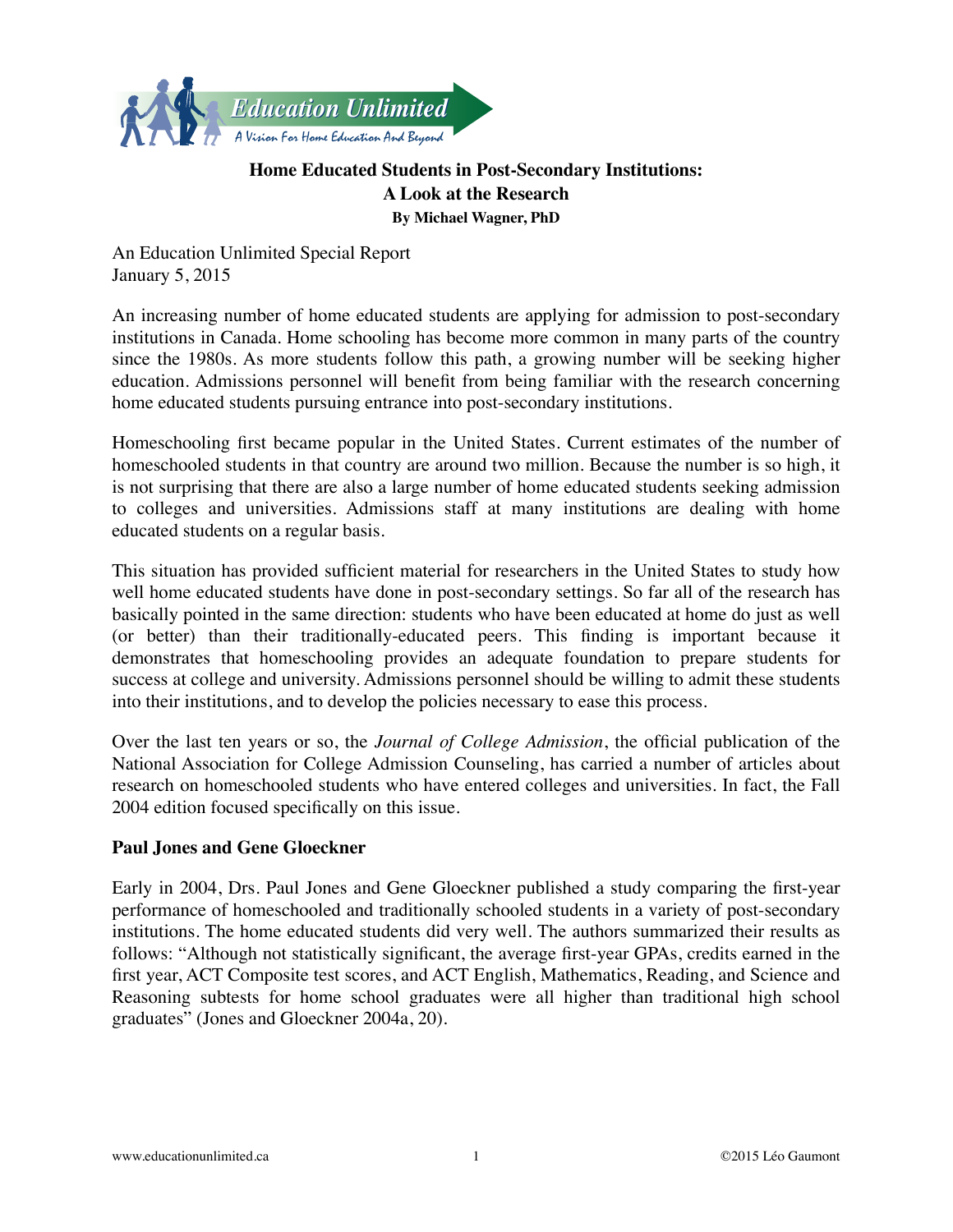As a result of their study, these scholars concluded that home educated students are sufficiently prepared for post-secondary learning: "The academic performance analyses indicate that home school graduates are as ready for college as traditional high school graduates and that they perform as well on national college assessment tests as traditional high school graduates" (Jones and Gloeckner 2004a, 20).

The same two authors published another study a short time later in the special issue of the *Journal of College Admission* on homeschooling. This one measured the attitudes and perceptions of admissions officers towards homeschooled students.

One of the most interesting findings was that an increasing number of colleges and universities in the United States were adopting official homeschool admission policies. The authors note that a 1986 study found that very few post-secondary institutions had such policies. Twelve years later another study found that 47 percent had homeschool admission policies. And their own study in 2004 revealed that nearly three-fourths had an official admission policy for homeschooled graduates (Jones and Gloeckner 2004b, 19). Clearly, in recent years, more and more colleges and universities have been adopting these kinds of policies. This undoubtedly reflects the increasing number of home educated students seeking admission and the institutions' willingness to serve this segment of the population.

Jones and Gloeckner believe this to be a good trend, but also note that some admissions policies are rather difficult for the home schooled applicants. They recommend that colleges and universities "reevaluate their policies to ensure the removal of unnecessary barriers for these students" (2004b, 21).

They conclude by suggesting that colleges and universities would benefit by providing simple admissions procedures for home educated students: "Schools that are unwilling to make their policies more homeschool-friendly will see homeschool graduates gravitate elsewhere and miss admitting a large, and often highly successful, percentage of the student population" (Jones and Gloeckner 2004b, 21).

## **Dr. Brian Ray**

Dr. Brian Ray, the most accomplished researcher on home education in the English-speaking world, also had an article published in the *Journal of College Admission*'s special edition on homeschooling. He argued that the available research clearly indicates "that the home-educated college applicant is very likely to succeed in college, both academically and socially" (Ray 2004, 10).

Standardized testing has provided clear evidence that home educated students are academically prepared for post-secondary work. Ray points out that "ACTs and SATs are the best-known test predictors of success in university or college in America. Both the SAT and ACT publishers have reported for several years that the scores of the homeschooled are higher, on average, than those from public schools" (2004, 8).

Ray reaches basically the same conclusion as Jones and Gloeckner regarding admission policies for home educated students. Writing to admissions officers he offers the following advice: "Make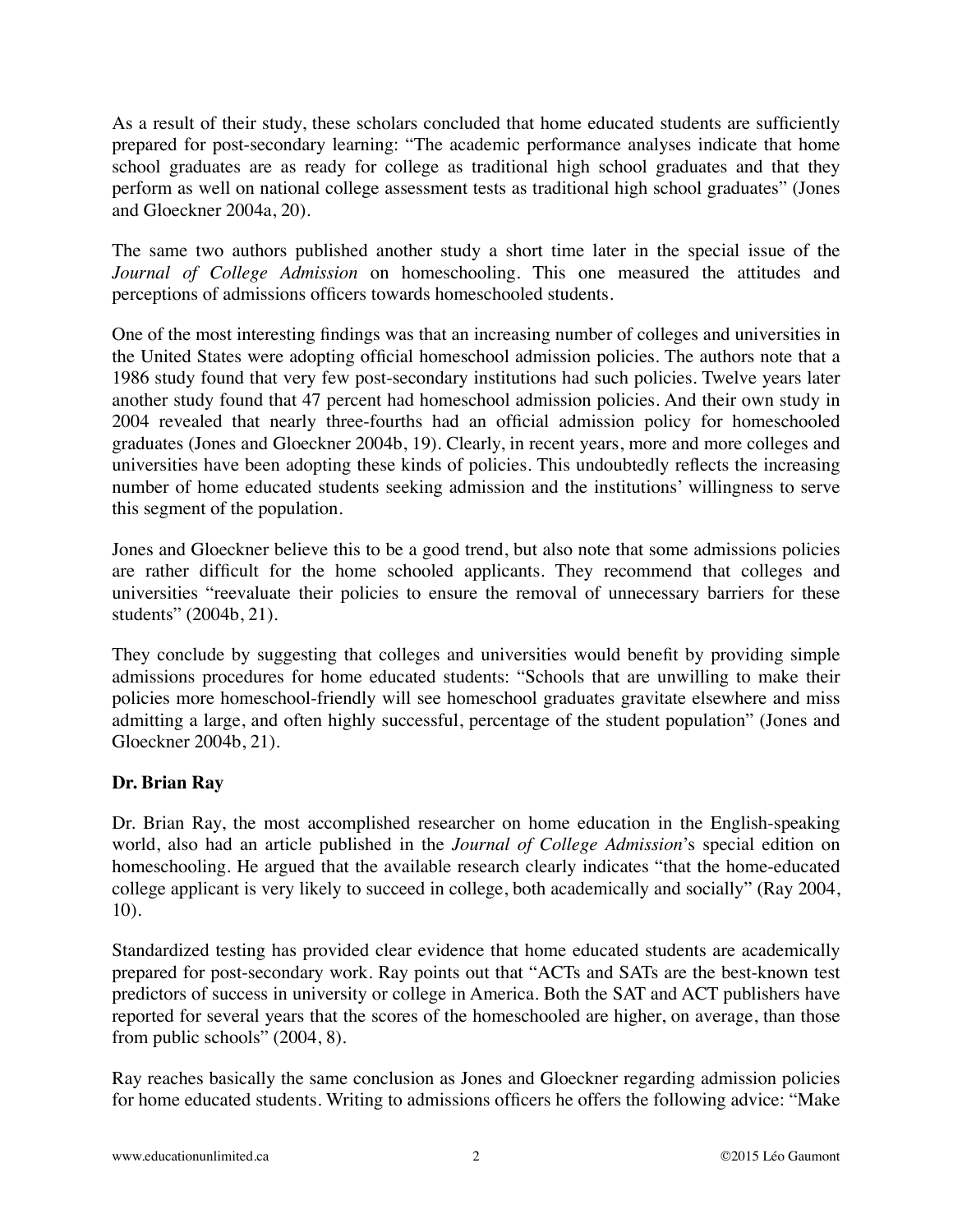sure your college has policies for receiving applications from and admitting the home-educated and make sure that your admission policies are reasonable, based on research and broad experience, and fair" (Ray 2004, 10).

#### **Kellie Sorey and Molly H. Duggan**

Four years after publishing the special issue on homeschooling, the *Journal of College Admission* published a study on the perceptions of admission officers about home educated students entering community colleges. This article, by Kellie Sorey and Molly H. Duggan, recommends that community colleges modify their admission policies to accommodate the expected increase in homeschooled applicants: "Overtime (sic), homeschoolers will gain greater ground in higher education institutions, and institutions that adapt their policies, programs and services to incorporate the needs of homeschoolers will be best prepared for their arrival" (2008, 24).

Sorey and Duggan briefly review the research on the performance of home educated students in college, and note that there are no concerns about their academic ability. Those students can be expected to perform just as well as traditionally-schooled students. Admissions officers have no reason to fear that admitting home educated students into their institutions would lead to problems.

Admitting homeschooled students requires the development of alternative methods from those usually followed to admit traditionally-schooled students. Sorey and Duggan explain that home educated students do not have the same sorts of records that admission directors normally rely upon:

Although it is simple to suggest homeschooled applicants should be required to complete the same admission procedures as their non-homeschooled counterparts, in reality this may not be a simple process. Homeschoolers are different in that they may have different documentation or possibly no documents to submit for evaluative purposes. While a lot can be said for the flexibility of the community college admission process, improvements can still be made to assist both the homeschooler and admission personnel (Sorey and Duggan 2008, 27).

In the end, these two scholars arrive at much the same conclusion as the previously mentioned researchers: "Since the number of homeschool applicants is increasing, community colleges need to develop and publicize formal admission guidelines for this population. These guidelines should be flexible, fair, reasonable and based on research and address the needs of local homeschoolers" (Sorey and Duggan 2008, 27).

## **Michael F. Cogan**

In 2010 another article about homeschooled students entering post-secondary institutions appeared in the *Journal of College Admission*. The purpose of this study, by Michael F. Cogan, was to examine the academic outcomes of homeschooled students who had been admitted into a particular medium-sized university in the Midwest of the United States. Cogan found that the homeschooled students did very well compared to their traditionally-schooled peers. He writes: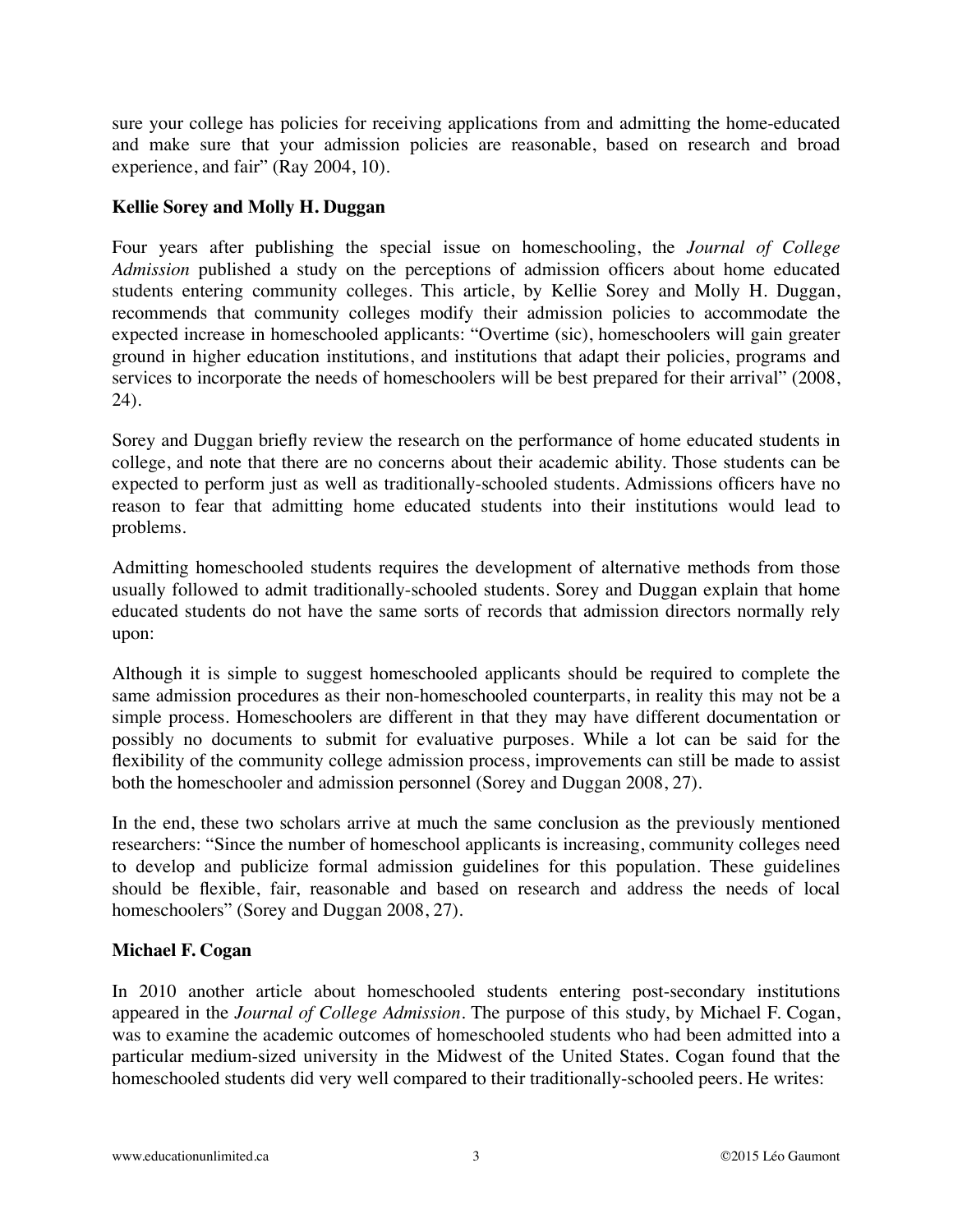Descriptive analysis reveals homeschool students possess higher ACT scores, GPAs and graduation rates when compared to traditionally-educated students. In addition, multiple regression analysis results reveal that students, at this particular institution, who are homeschooled, earn higher first-year and fourth-year GPAs when controlling for demographic, pre-college, engagement, and first-term academic factors. Further, binary logistic regression results indicate there is no significant difference between homeschooled student's fall-to-fall retention and four-year graduation rates when compared to traditionally-educated students while controlling for these same factors (Cogan 2010, 24).

He cautions against drawing too strong of a conclusion from his study because the sample size for his data was not large. However, his findings reflect that of previous researchers who had considered the same question. That is, home educated students seem to perform at least as well as traditionally-schooled students in higher education.

It should be clear, then, that admissions personnel should be interested in recruiting these students into their own institutions. As Cogan puts it, "Although the population observed in this study should not be considered generalizable to all undergraduates at all schools, the results do provide college admission counselors with further evidence that homeschooled students are prepared for college and may even be considered as high achievers when compared to nonhomeschooled students" (Cogan 2010, 24).

### **Marc Snyder**

Like Michael Cogan, Marc Snyder studied the comparative success rates of home educated and traditionally-educated students at one particular institution. His data was gathered from a Catholic university in South Florida.

Snyder notes that previous studies have shown that homeschooled students do just as well at post-secondary institutions as traditionally-schooled students. His own study added further evidence for that conclusion.

Snyder compared the test results and GPAs of homeschooled and traditionally-schooled students at his focus institution. The homeschooled students did very well in this comparison. He came to the following conclusion: "given the fact that homeschooled students scored significantly higher than traditionally schooled students in standardized achievement tests (the ACT and SAT) and in overall college GPA, it seems reasonable to say that the homeschooling movement is preparing students for academic success in college, specifically a Catholic college" (Snyder 2013, 305).

As a result of his study, Snyder recommends that Catholic universities increase their efforts to recruit homeschooled students, writing, "More explicit recruitment efforts should be made at targeting this group of students, with the intention of maintaining or even increasing its current population percentage" (Snyder 2013, 306).

## **Robert Kunzman and Milton Gaither**

In 2013, two of the best-known researchers on home education, Robert Kunzman and Milton Gaither, published a comprehensive survey of the research that has been conducted on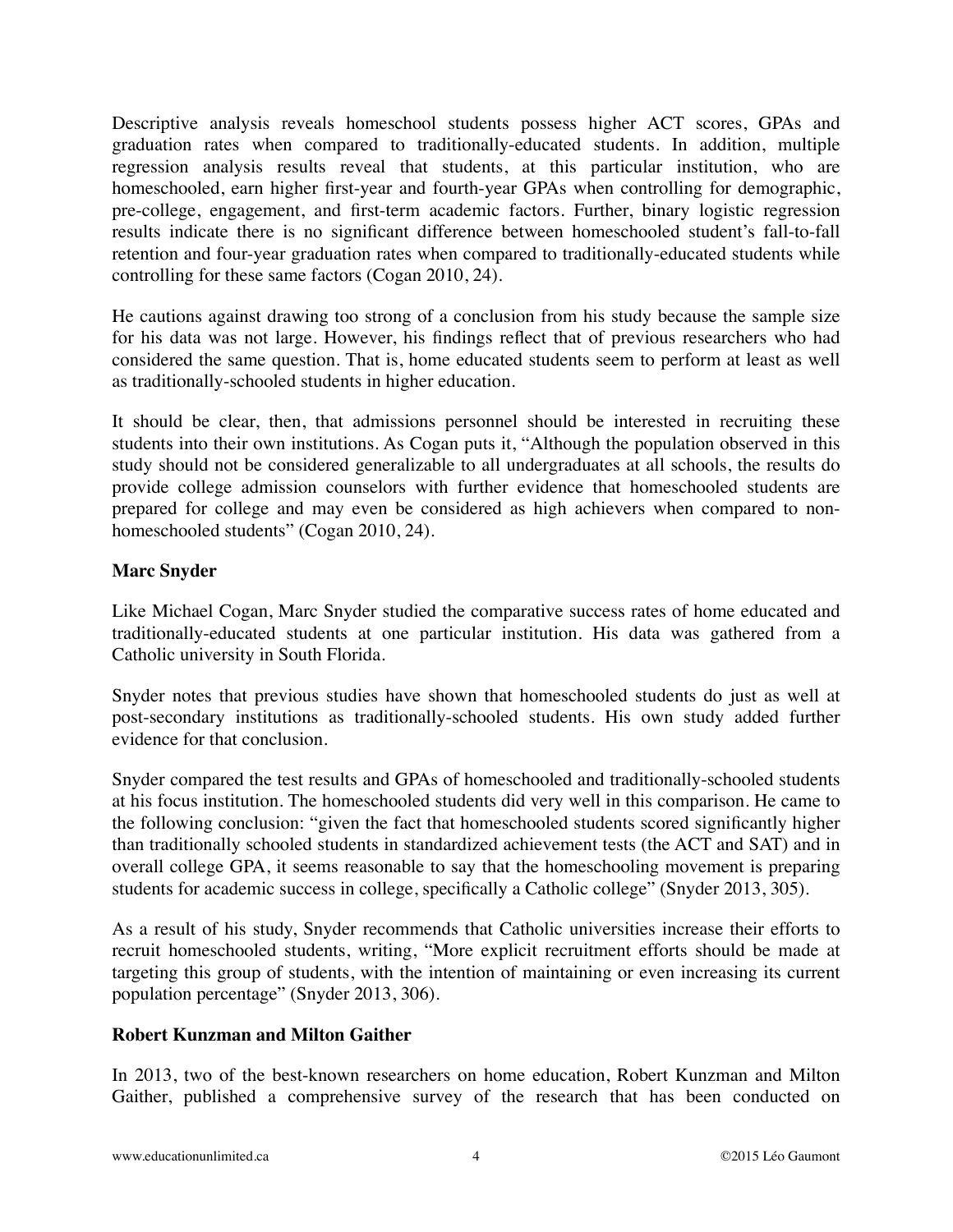homeschooling thus far. Their study summarizes what others have found on various aspects of homeschooling.

In a section entitled "Transition to College/Adulthood," they discuss the studies on homeschooled students attending post-secondary institutions. The majority of these studies use quantitative methods. They summarize the results of studies that compared the academic performance of students as follows: "Most studies of this sort have found little to no difference on a wide range of variables between previously homeschooled and previously institutionally schooled students, though on a few measures homeschoolers consistently come out on top, if only by small margins" (Kunzman and Gaither 2013, 29).

Besides the specifically academic aspects of life at institutions of higher learning, home educated students also compare well on other measures. Kunzman and Gaither write, "Studies of other variables have found little to no difference between college students who were homeschooled and those who attended traditional schools. Studies of student retention and graduation rates have found no difference" (Kunzman and Gaither 2013, 29).

A few studies using qualitative methods have also been conducted. These studies' findings are consistent with the findings of the quantitative ones: "The qualitative studies have largely found the same—that previously homeschooled college students transition well to college and do well in college" (Kunzman and Gaither 2013, 29).

#### **Jones and Gloeckner, one more time**

Jones and Gloeckner, whose articles from 2004 were discussed above, wrote a follow-up article in 2013 for a special issue of the *Peabody Journal of Education* on homeschooling. For the most part, it is a restatement of their previous material and conclusions. After almost ten years of following the situation, they still believe that home educated students do well at post-secondary institutions.

Considering the studies that have been conducted since they published their research, they make an important point: "It may be of interest to note that none of the studies reported higher standardized test scores for traditional education samples over homeschooled samples" (Jones and Gloeckner 2013, 311). In other words, for those who are skeptical about the academic success of homeschooled students at post-secondary institutions, thus far there is no research to support their skepticism.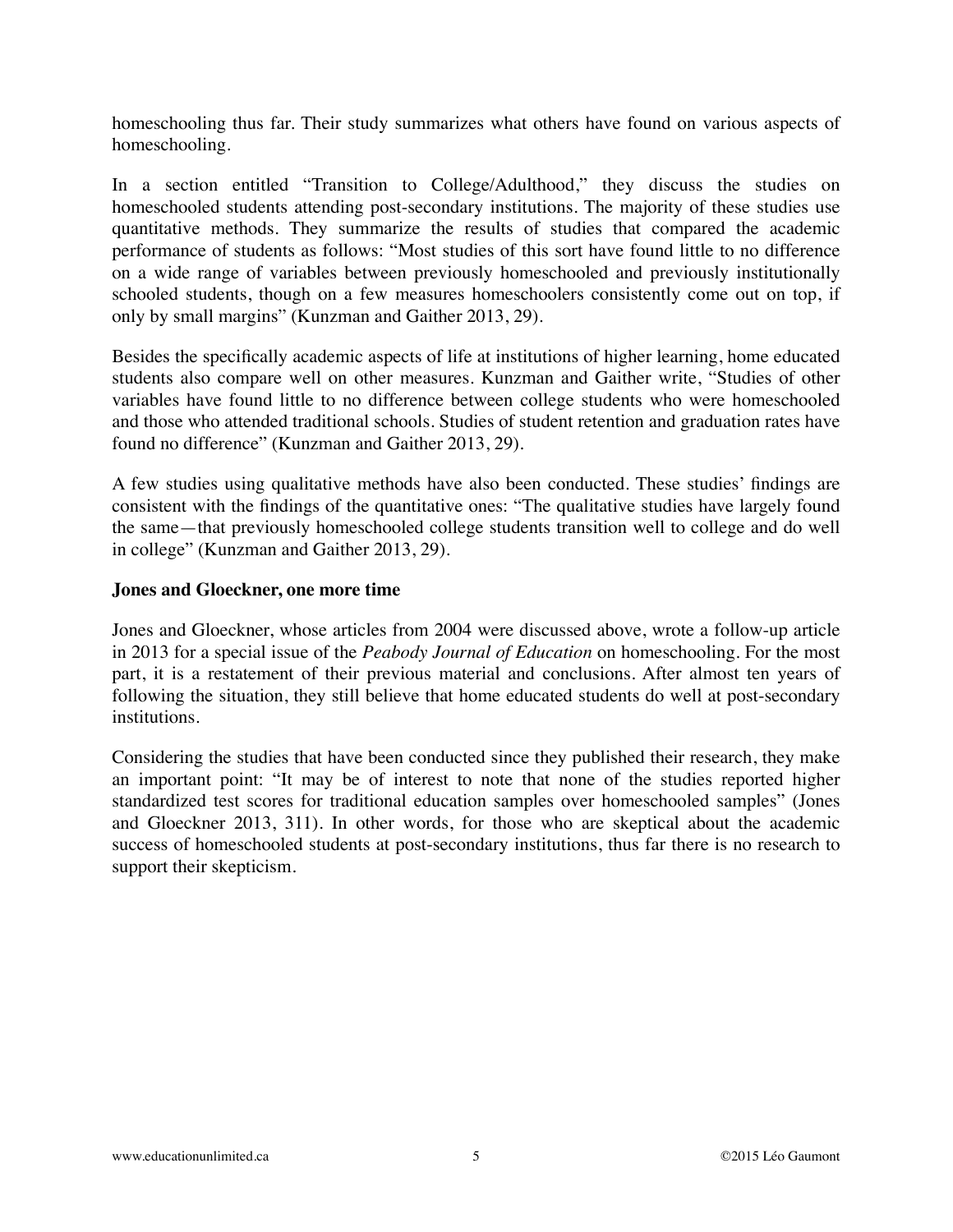#### **Conclusion**

It appears that all of the professional and academic research conducted so far on home educated students' performance in post-secondary settings arrives at the same conclusion: those students do at least as well as their traditionally-educated peers. This finding is important because it should provide impetus for admissions officers to adopt admission policies for home educated students, and to ensure that those policies do not impose an undue burden on the applicants.

In a society that values equality and diversity, no one who is qualified for and seeking postsecondary training should be denied that opportunity. Colleges and universities should welcome home educated students. Doing so will expand their pool of potential recruits and increase the diversity of their student population.